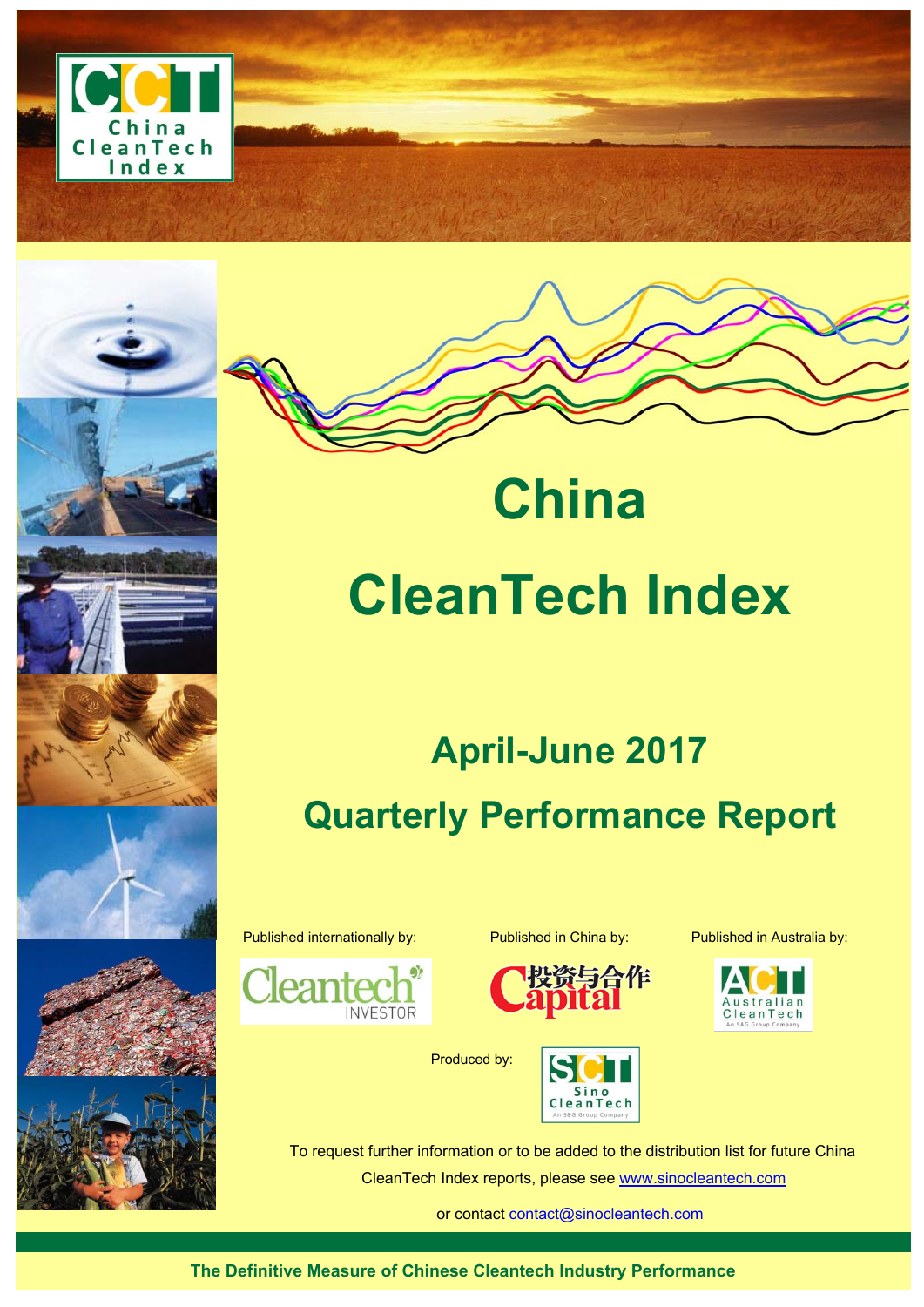

# **Table of Contents**

| 1. China CleanTech Index Overview    |  |
|--------------------------------------|--|
| 2. China CleanTech Index Performance |  |
| 3. Component Sub-indices             |  |
| 4. Index Component Companies         |  |



#### **Disclaimer**

Whilst Australian CleanTech Pty Ltd provides this report with the skill, diligence and care normally exercised by qualified persons in the performance of comparable work, Australian CleanTech is not be liable to and does not indemnify any party that may rely on the content of the report, against any action, suit, claim, demand, loss, cost or expense whatsoever arising out of or referable to this document. By accepting this report, the reader, their organisations and any associated bodies corporate release Australian CleanTech from liability of any kind whatsoever arising out of or referable to this report.

In addition, nothing herein is intended to be nor should be construed as investment advice. Australian CleanTech does not recommend that any financial product should be bought, sold or held by you, and nothing in this document should be construed as an offer, nor the solicitation of an offer, to buy or sell securities by Australian CleanTech. You should not make any investment decision without consulting a fully qualified financial adviser.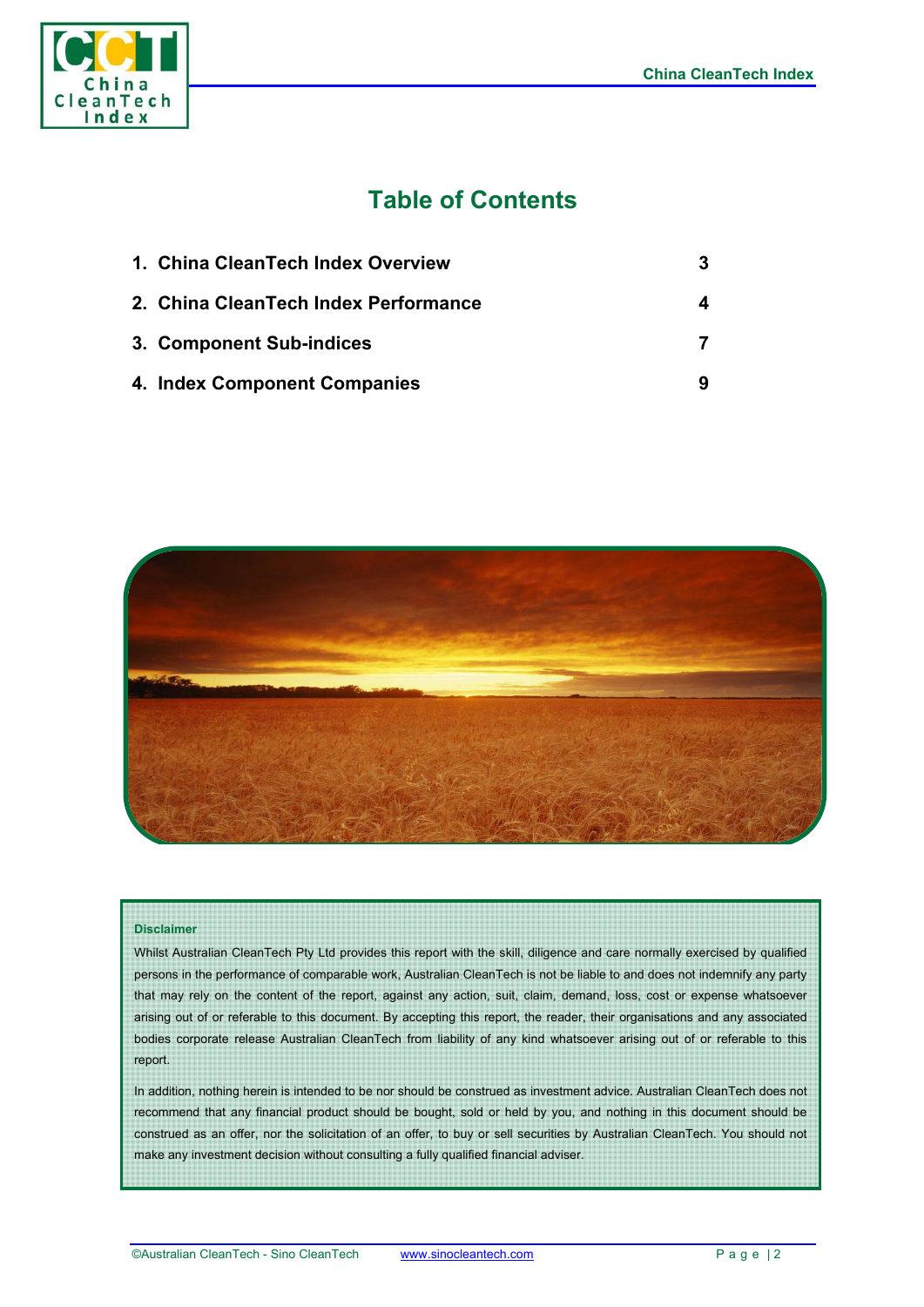

# **1. China CleanTech Index Overview**

The China CleanTech Index provides the definitive measure of the performance of Chinese cleantech companies that are listed on stock exchanges around the world. The cleantech industry is split into a number of sub-sectors as detailed in the table below. Each of the sub-sectors contains companies that have both environmental and economic benefits.

| <b>Biogas</b>                               | Geothermal - Hot dry rocks and conventional |  |  |
|---------------------------------------------|---------------------------------------------|--|--|
| <b>Biofuels</b>                             | Low Emissions Transport Technologies        |  |  |
| <b>Carbon Trading</b>                       | <b>Solar Thermal and Photovoltaics</b>      |  |  |
| <b>Energy Efficiency &amp; Biomaterials</b> | Waste Management & Recycling                |  |  |
| Energy Storage & Fuel Cells                 | Water                                       |  |  |
| <b>Environmental Services</b>               | Wave, Tidal & Hydro                         |  |  |
| <b>Green Buildings</b>                      | <b>Wind Generation</b>                      |  |  |

The cleantech sector is fundamentally different to Socially Responsible Investments (SRI) or Environmental, Social and Governance (ESG) performance. SRI and ESG look at incremental improvements in company performance and can be seen as 'operational hygiene' measures that find the best in class. Cleantech focuses on companies whose output positively enhances the communities and ecologies in which they reside. It is about doing 'more good' rather than 'less bad'.

With over 161 companies falling under the coverage of the Index and with a combined market capitalisation of 2.1 trillion Renminbi (US\$314 billion), the China CleanTech Index presents a picture of the Chinese cleantech industry's growth in a single measure.

The Index is weighted by market capitalisation and is benchmarked against the following indices to show its relative performance:

- **Wilder Hill New Energy Global Innovation Index (NEX)** which measures the performance of global clean energy stocks
- **Cleantech Index (CTIUS)** which measures the performance of global cleantech stocks
- **China Shanghai Composite Index (SHCOMP)** which measures the performance of stocks listed in Shanghai.
- **MSCI World (MSCI)** which provides a measure of the performance of global stock markets.

The rules for the formulation and management of the Index have been developed with reference to global best practice. An overview of these rules is provided in the annual performance report.

The China Cleantech Index is updated each month and published on the SinoCleantech website at www.sinocleantech.com. It is published internationally in conjunction with Cleantech Investor (www.cleantechinvestor.com) and in China in conjunction with Top Capital (www.topcapital.cn). Monthly results can be emailed directly to interested parties by subscribing at www.sinocleantech.com.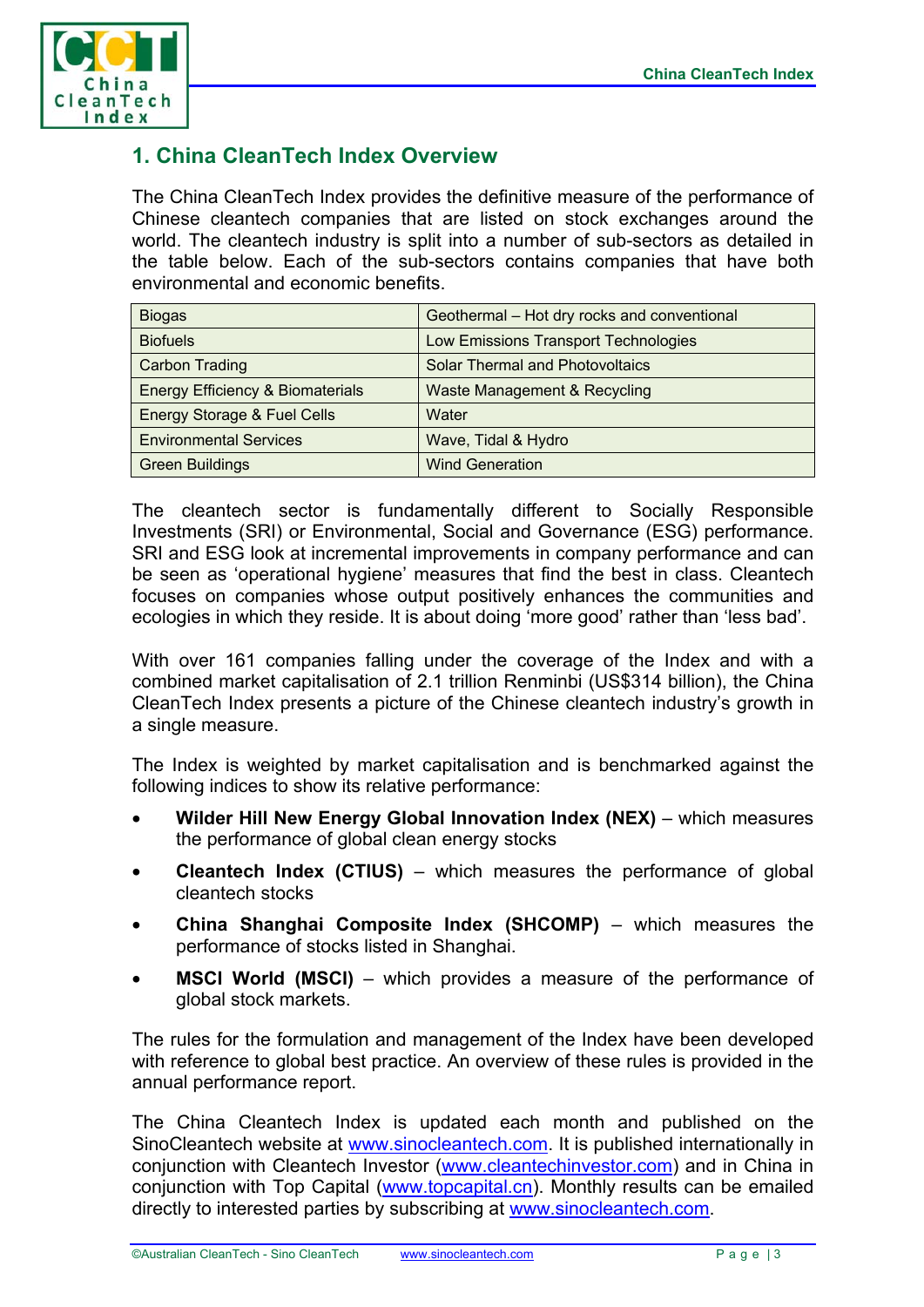

# **2. China CleanTech Index Performance**

The China CleanTech Index outperformed all of its four benchmarks for the month of June 2017 recording a gain of 2.5%.

The China CleanTech Index rose from 47.54 to 48.72 over the month.

This compared to the NEX gain of 1.4%, the CTIUS gain of 0.5%, the Shanghai Composite gain of 2.4% and the MSCI World gain of 0.2%. The China CleanTech 20 recorded a 2.8% gain.

Over the second quarter of 2017, the China CleanTech Index recorded a loss of 1.5%, underperforming all of its benchmark indices. Over the quarter, the NEX gained 6.5%, the CTIUS gained 8.6%, the Shanghai Composite lost 0.9% and the MSCI World gained 3.4%.

|                                                                          | 2014     | 2015    | 2016     | <b>JUN</b><br>2017 | <b>2Q17</b> | 6<br><b>Months</b> | 12<br><b>Months</b> | 3<br>Years |
|--------------------------------------------------------------------------|----------|---------|----------|--------------------|-------------|--------------------|---------------------|------------|
| <b>China CleanTech Index</b><br>(CCTI)                                   | 18.8%    | 11.1%   | $-19.1%$ | 2.5%               | $-1.5%$     | 2.9%               | 3.3%                | 11.7%      |
| <b>China CleanTech 20</b><br>(CCT20)                                     | 18.2%    | $-0.9%$ | $-16.2%$ | 2.8%               | 2.1%        | 8.9%               | 13.1%               | 18.3%      |
| <b>Wilder Hill New Energy</b><br><b>Global Innovation Index</b><br>(NEX) | $-3.2%$  | $-0.6%$ | $-8.3%$  | 1.4%               | 6.5%        | 12.8%              | 12.6%               | $-14.1%$   |
| <b>Cleantech Index (CTIUS)</b>                                           | $-8.4\%$ | 1.6%    | 12.0%    | 0.5%               | 8.6%        | 17.3%              | 29.5%               | 17.3%      |
| <b>China Shanghai</b><br><b>Composite Index</b><br>(SHCOMP)              | 52.8%    | $9.4\%$ | $-12.3%$ | 2.4%               | $-0.9%$     | 2.9%               | $9.0\%$             | 55.9%      |
| <b>MSCI World</b><br>(MSCI)                                              | 2.9%     | $-2.7%$ | 5.3%     | 0.2%               | 3.4%        | $9.4\%$            | 15.9%               | 9.9%       |

The market capitalisation of the 161 stocks in the China CleanTech Index after its rebalance is RMB 2.13 trillion (US\$314 billion). This is down from the all-time high of RMB 2.3 trillion set in June 2015 and a long way up from the Index's trough of RMB 604 billion in November 2012.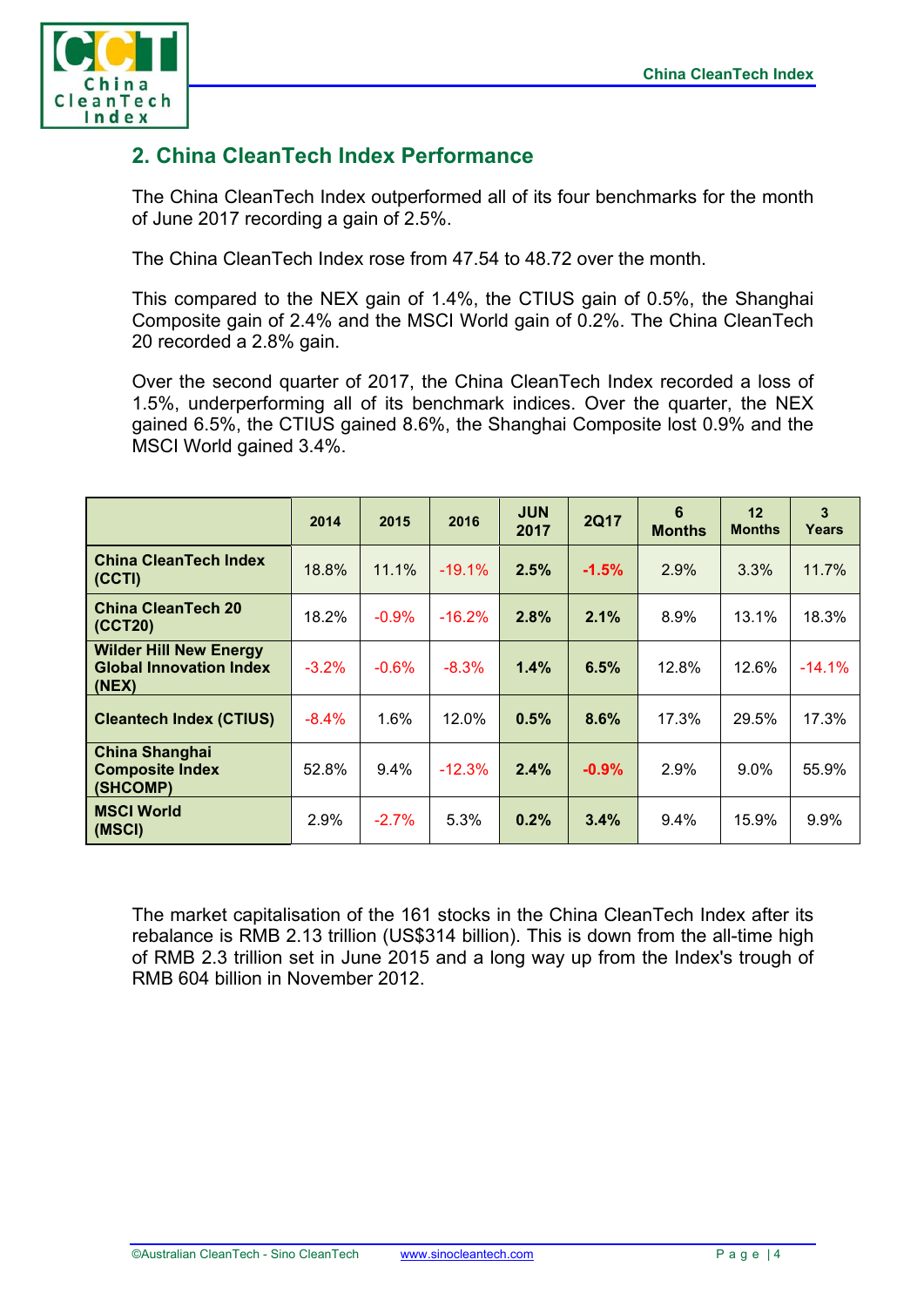

#### **Best and Worst Stocks**

The best and worst performers in terms of share price performance over the month and quarter are shown in the table below.

Over the month, 13 companies recorded share price gains of more than 15% and 8 companies recorded losses of more than 15%.

Over the quarter, 8 companies recorded share price gains of more than 30% and 15 companies recorded losses of more than 30%.

#### **June 2017 Best Performers Share Price Gain > 15% Worst Performers Share Price Loss > 15%**  Guangzhou Hongli Opto Electronic BY-Health Xiamen Savings Environmental Beijing New Building Materials Canadian Solar China Sunergy JinkoSolar Holding LDK Solar Beijing Easpring Material Technology EVE Energy Sichuan Tianqi Lithium Industries China Industrial Waste Management Cleantech Solutions International China Clean Energy Shenzhen AOTO Electronics Tellhow Sci-Tech Shantou Wanshun Package Material China Solar & Clean Energy Solns China Sun Group High Tech Hong Kong Highpower Technology Guangdong No.2 Hydropower Engineering **Second Quarter 2017 Best Performers Share Price Gain > 30% Worst Performers Share Price Loss > 30%**  Hebei Sailhero Environmental Protection High-tech Canadian Solar LDK Solar ReneSola China Industrial Waste Management Beijing Capital Tianjin Capital Environmental Protection Group Cleantech Solutions International Guangzhou Zhiguang Electric Shenzhen AOTO Electronics Beijing SJ Environmental Protection and New Material China Solar & Clean Energy Solns Hareon Solar Technology Beijing Easpring Material Technology China Sun Group High Tech EVE Energy Shandong Sacred Sun Power Sources C&G Environmental Protection Holdings Gansu DAYU Water-saving Group Guangdong Golden Dragon Development Fujian Mindong Electric Power Limited Guangdong No.2 Hydropower Engineering Sinovel Wind Group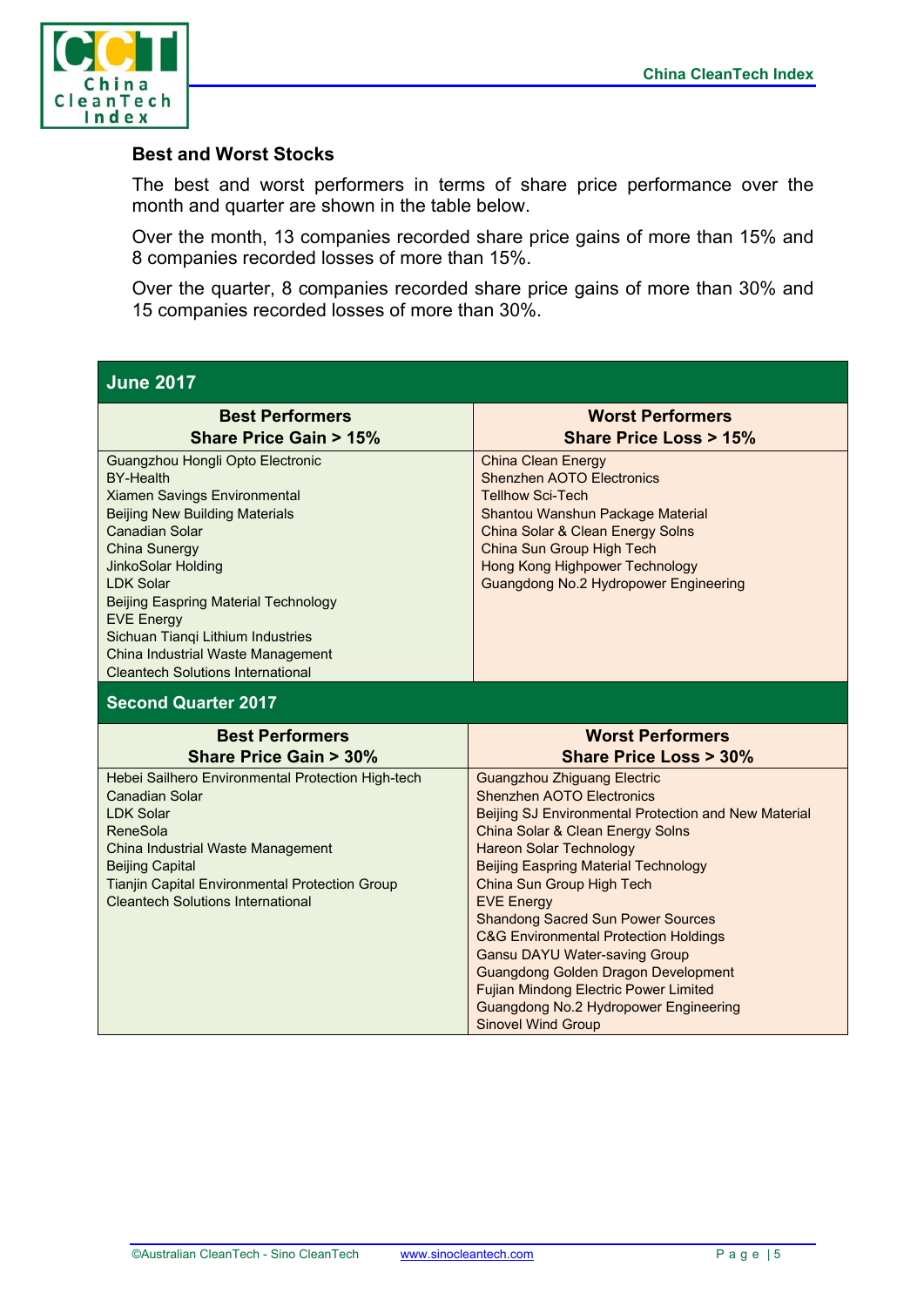

#### **Index Rebalance**

The China CleanTech Index underwent its quarterly rebalancing at the end of June which took account of recent share issues and other corporate activity.

One company was removed from the Index at this rebalance:

• **LED International Holdings Ltd (LED.L)** was removed from the Index as it has now been delisted from the London Stock Exchange.

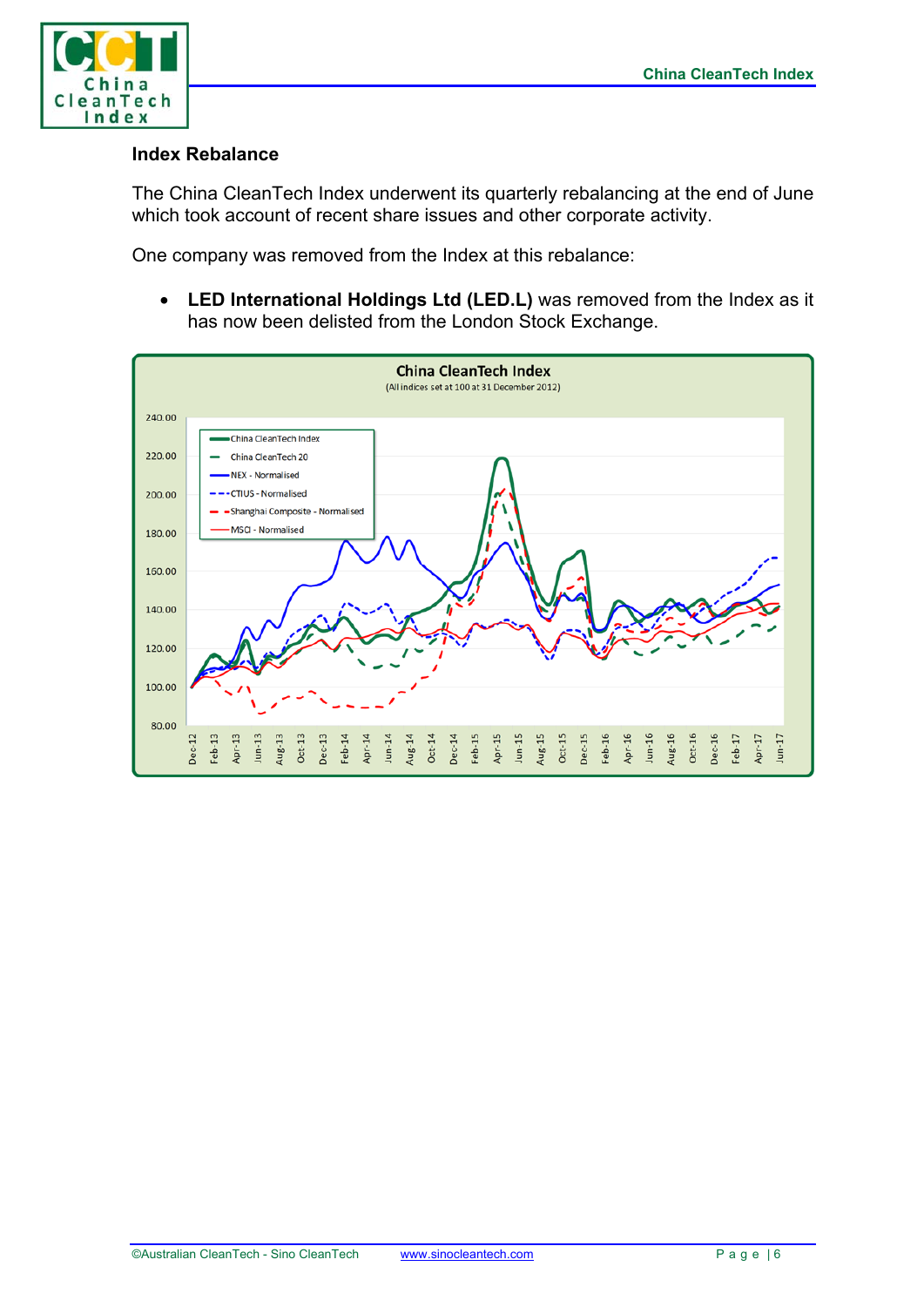

## **3. Component Sub-Indices**

To provide an analysis of the China CleanTech Index, eight sub-indices have been developed. The performance of each of these sub-indices over the last five years and the current quarter are shown in the table and charts below.

The best results for the quarter were the 8.9% gain for the China Hydro Index and the 2.6% gain for the China Water Index. The worst result was recorded by the 13.3% loss from the China Environment Index.

|                                | 2012     | 2013    | 2014     | 2015    | 2016     | <b>2Q17</b> |
|--------------------------------|----------|---------|----------|---------|----------|-------------|
| <b>China Efficiency Index</b>  | $-30.9%$ | 23.5%   | 22.6%    | 47.1%   | $-24.3%$ | $-6.6%$     |
| <b>China Environment Index</b> | $-21.8%$ | 37.7%   | 9.3%     | 18.7%   | $-19.1%$ | $-13.3%$    |
| <b>China Solar Index</b>       | $-36.2%$ | 76.9%   | $-9.0%$  | $-7.0%$ | $-18.4%$ | $-5.8%$     |
| <b>China Storage Index</b>     | 11.7%    | 32.2%   | $-17.2%$ | 117.5%  | $-25.9%$ | $-3.1%$     |
| China Waste Index              | $-12.5%$ | 32.5%   | $-13.2%$ | $-1.8%$ | $-8.1%$  | $-4.5%$     |
| <b>China Water Index</b>       | $-8.0%$  | 37.6%   | 28.7%    | $-0.2%$ | $-27.6%$ | 2.6%        |
| China Hydro Index              | 1.1%     | $-9.9%$ | 78.9%    | 15.2%   | $-9.3%$  | 8.9%        |
| <b>China Wind Index</b>        | $-32.5%$ | 48.5%   | $-0.3%$  | 14.9%   | $-16.4%$ | $-9.8%$     |

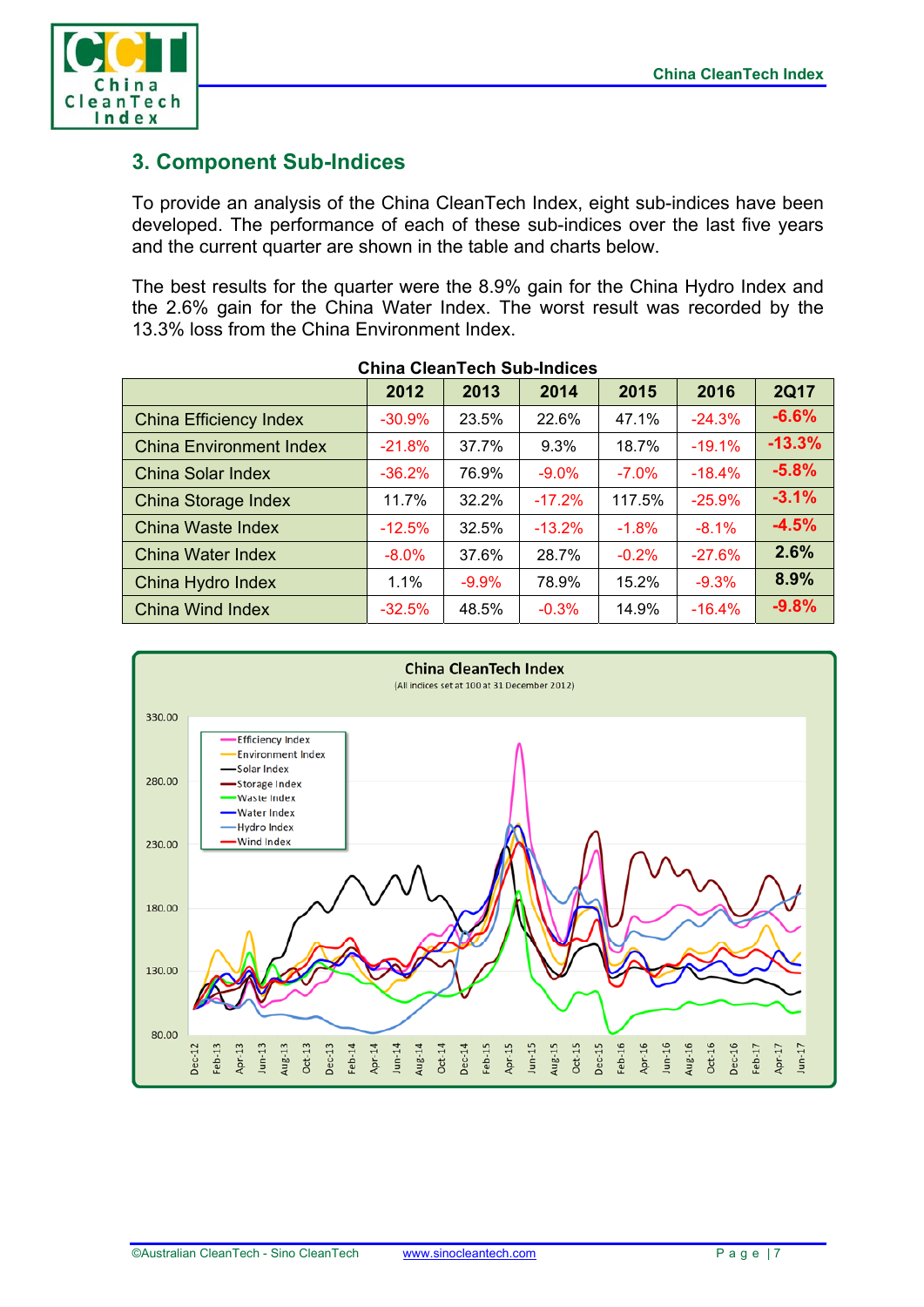